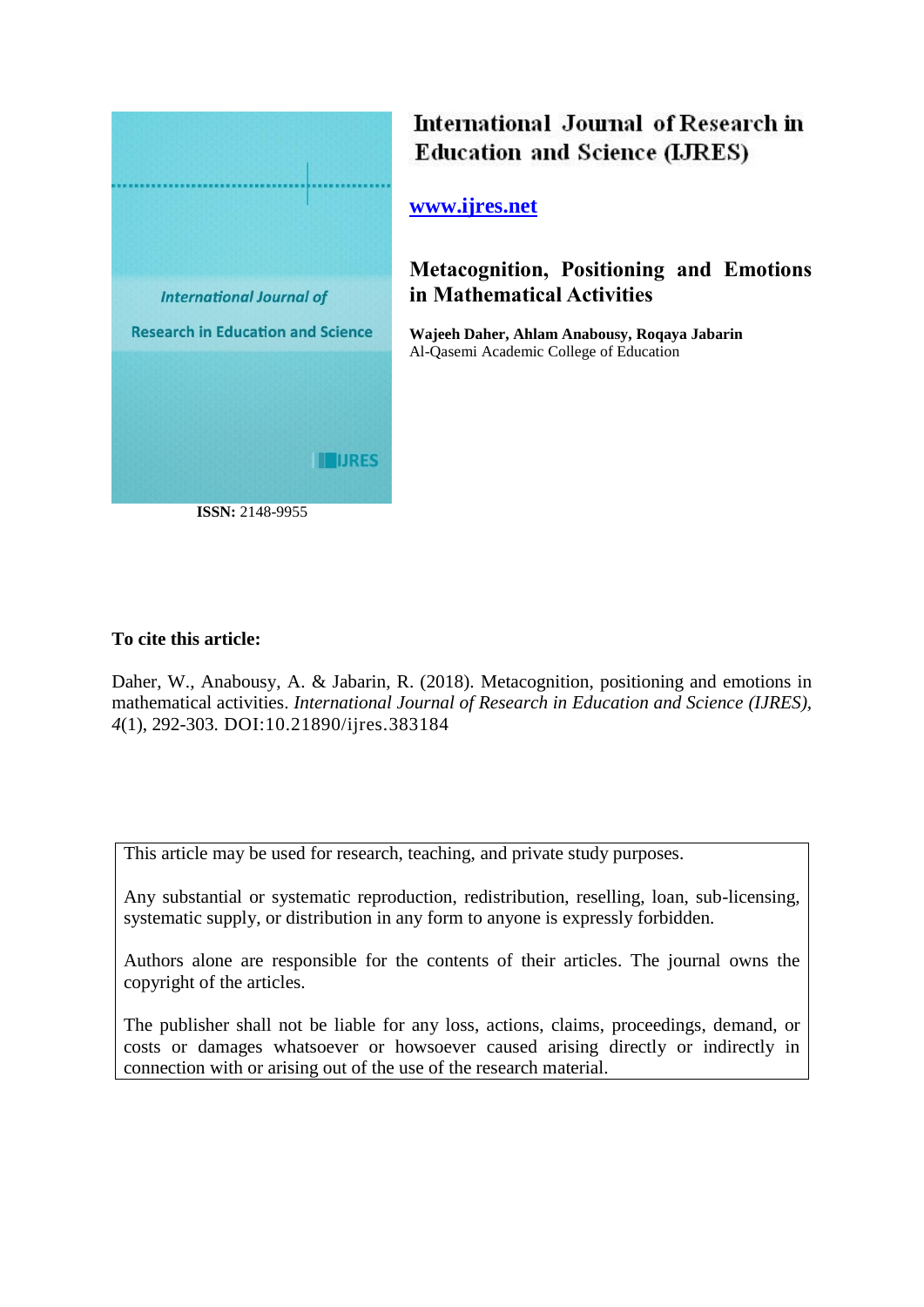

Volume 4, Issue 1, Winter 2018 DOI:10.21890/ijres.383184

## **Metacognition, Positioning and Emotions in Mathematical Activities**

**Wajeeh Daher, Ahlam Anabousy, Roqaya Jabarin**

| <b>Article Info</b>                                                                               | <b>Abstract</b>                                                                                                                                                                                                                                                                                                                                                                                                                                                                                                                                                                                                                                                                                                                |  |
|---------------------------------------------------------------------------------------------------|--------------------------------------------------------------------------------------------------------------------------------------------------------------------------------------------------------------------------------------------------------------------------------------------------------------------------------------------------------------------------------------------------------------------------------------------------------------------------------------------------------------------------------------------------------------------------------------------------------------------------------------------------------------------------------------------------------------------------------|--|
| <b>Article History</b>                                                                            | Researchers of mathematics education have been paying attention to the                                                                                                                                                                                                                                                                                                                                                                                                                                                                                                                                                                                                                                                         |  |
| Received:<br>19 July 2017                                                                         | affective aspect of learning mathematics for more than one decade. Different<br>theoretical frameworks have been suggested to analyze this aspect, where we<br>utilize in the present research the discursive framework of Evans, Morgan and                                                                                                                                                                                                                                                                                                                                                                                                                                                                                   |  |
| Accepted:<br>23 December 2017                                                                     | Tsatsaroni. This framework enables to link students' positions to their emotions.<br>Here, we add to this relationship the metacognition variable, where we study<br>how the added variable affects students' positioning in mathematical activities.                                                                                                                                                                                                                                                                                                                                                                                                                                                                          |  |
| <b>Keywords</b>                                                                                   | A group of three Grade 7 high-achieving students participated in the research.<br>They used GeoGebra to learn the topic of perpendicular lines through an                                                                                                                                                                                                                                                                                                                                                                                                                                                                                                                                                                      |  |
| Students' metacognition<br>Students' positioning<br>Students' emotions<br>Mathematical activities | authentic activity. The research results indicate that most of the means of<br>claiming leadership were metacognitive in nature and were performed to enable<br>the advancement of the group learning of the topic of perpendicular straight<br>lines. These means were primarily requesting actions, initiating actions,<br>performing actions, declaring actions, taking decisions, evaluation, monitoring<br>and regulation. In one case, the claiming of leadership was accompanied with<br>positive affect, namely enthusiasm, determination, and enjoyment. In the other<br>case, the claiming of leadership was accompanied with different positive affect<br>that included self-confidence and being proud of oneself. |  |

## **Introduction**

Over the years, the interest in the cognitive aspect of students' mathematical learning has broadened to the metacognitive aspect which is the knowledge about and regulation of one's cognitive abilities and activities in learning processes (Veenman, Van Hout-Wolters & Afflerbach, 2006). This interest, from the other side, has broadened also to the affective aspect which is believed to have mutual relationship with the cognitive aspect. The present study is related to the intersection of the metacognitive with the affective aspect of learning mathematics, when the affective aspect is represented by students' emotions related to their group positions. Specifically, the present study examines the effect of students' metacognitive processes on their positioning and related emotions, where these positioning and emotions are examined utilizing the discursive framework developed by Evans, Morgan and Tsatsaroni (2006).

## **Literature Review**

Researchers looked at metacognition as cognition about cognition or knowledge about knowledge (Flavell, 1976; Panaoura, Philippou & Christou, 2003; Veenman et al., 2006). Flavell (1976) was the first to use the term 'metacognition', which refers to the individual's awareness, consideration and control of his or her own cognitive processes and strategies. Since then a variety of meanings has been given to the term. Du Toit and Kotze (2009) argue that the various definitions of metacognitive processes in the literature, including that of Schoenfeld (1992), emphasize the monitoring and regulation of cognitive processes. In more detail, Flavell (1979) described metacognition as "knowledge that takes as its object or regulates any aspect of any cognitive endeavor" (p. 8). Moreover, Gavelek and Raphael (1985) argue that metacognition involves promoting effective understanding through adjusting the cognitive processes involved in the activity. In addition, metacognition can affect different variables of students" learning. Panaoura, Philippou and Christou (2003) say that it coordinates cognition, affecting it and affecting students' academic success.

Researchers pointed out that metacognition is comprised of two different components connected to each other. Veenman et al. (2006) argue that the most common distinction in metacognition distinguishes between metacognitive knowledge and metacognitive skills. Flavell (1999) defines metacognitive knowledge as the knowledge or beliefs about the factors that act and interact to affect the course and outcome of cognitive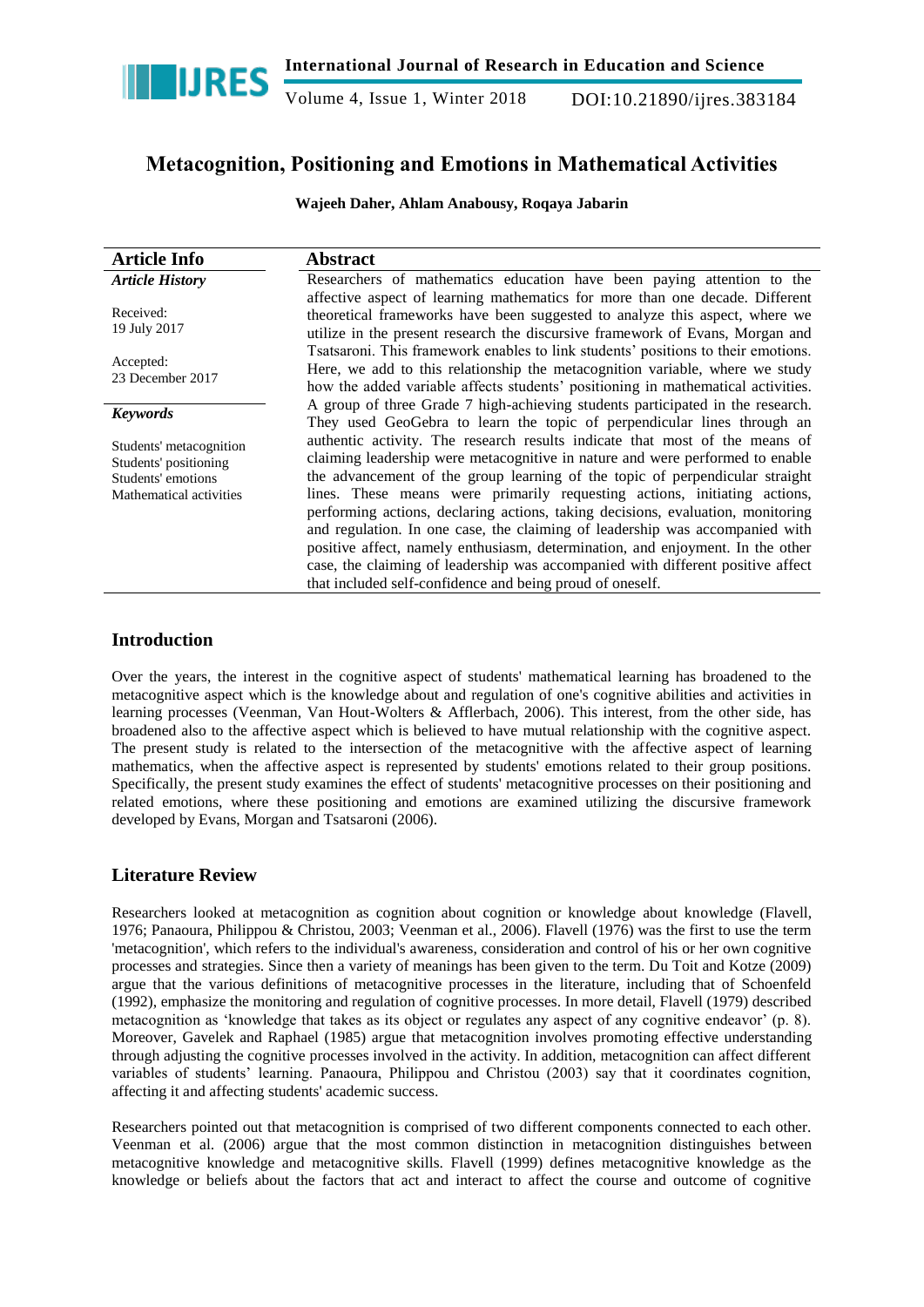enterprises. These factors include the person, the task and the strategy. The person factor concerns what a person believes about himself/herself and other people as cognitive processors. The task factor concerns the information about the object available to a person during a cognitive enterprise, where different tasks entail different mental operations. The strategy factor involves knowledge about strategies likely to be effective in achieving goals and their cognitive undertakings. On the other hand, Brown (1987) categorized metacognitive knowledge into declarative, procedural and conditional ones. Declarative knowledge refers to "knowing what", procedural knowledge refers to "knowing how" and conditional knowledge refers to "knowing why and when".

Metacognitive skills refer to a person's procedural knowledge for regulating one's learning activities including problem solving (Brown & DeLoache, 1978; Veenman, 2005). Moreover, these skills are implied in Flavell (1976) referring to metacognition as the active monitoring, the consequent regulation and orchestration of processes performed on cognitive objects. They are also implied in Bonds, Bonds and Peach (1992) statement that metacognition is the regulation, evaluation, and monitoring of one's thinking. They are also implied in Schraw and Dennison (1994) description of metacognition as the reflection on, understanding, and controlling of one"s learning. So, generally speaking, metacognitive skills are concerned with planning, monitoring, evaluating, orchestrating, reflecting on and controlling one's learning and cognitive processes.

To try to describe how and when metacognitive regulation works, Kluwe (1982) uses the term "executive processes" to denote both monitoring and regulating strategies. Executive monitoring processes are processes one takes in order to decide how (a) to identify the task on which one is currently working, (b) to check on current progress of that task, (c) to evaluate that progress, and (d) to predict what the outcome of that progress will be. Moreover, executive regulation processes are those that are "directed at the regulation of the course of one"s own thinking" (p.212). Furthermore, these processes can involve one"s decisions regarding (a) allocation of resources to the current task, (b) determining the order of steps to complete the task, and (c) setting the intensity or the speed at which one should work on the task (Hacker, 1997; Papaleontiou-Louca, 2008). A third attempt to describe how metacognition works is that of Nelson and Narens (1990) who suggest that learners do that by monitoring and controlling their cognitive processes. In the process of control, the meta-level modifies the object-level, so either it changes the state of the object-level process or changes the object-level process itself. The result of the control process could be  $(1)$  initiating an action,  $(2)$  continuing an action, or  $(3)$ terminating an action. Nelson and Naren (1990) argue that a monitoring component is needed that is logically (even if not always psychologically) independent of the control component (p. 127). Moreover, the main methodological tool for generating data about metacognitive monitoring consists of "the person's subjective reports about his or her introspections" (p. 127).

In addition, researchers suggested ways to encourage students to use metacognitive processes (e.g., Spiller & Ferguson, 2011). Flavell (1979) emphasizes that metacognition improves with practice. Schoenfeld (1992) describes ways that students can practice to monitor and evaluate their performance on math problems. For example, pause frequently during problem solving to ask themselves questions such as "What am I doing right now?" Spiller and Ferguson (2011) say that if we want students to use metacognitive processes, we need to encourage them to consider the nature and sequence of their own thinking processes. Chauhan and Singh (2014) say that as students become more skilled at using metacognitive strategies, they become confident and more independent as learners. This independence leads to ownership as students realize their ability to answer and pursue their own academic needs.

#### **Metacognition in Learning Mathematics**

Metacognition has attracted the attention of mathematics education researchers. Schoenfeld (1992), as described above, suggests ways that students perform to use metacognition in mathematical problem solving. Barbacena and Sy (2015) examined university students' use of metacognitive skills in problem solving and found that the students exhibited metacognitive awareness, metacognitive evaluation and metacognitive regulation that operated as pathways from one to another metacognitive function (metacognitive awareness, metacognitive regulation and metacognitive evaluation). Moreover, Awawdeh-Shahbari, Daher and Rasslan (2014) investigated the relationship between mathematical knowledge and cognitive and metacognitive processes exhibited by students from Grades 6, 7, and 8 who engaged in a set of model-eliciting activities in groups of 4-5 students each. The results of the study showed that the highest percent of cognitive processes and lowest percent of metacognitive processes occurred amongst the Grade 6 students, while the lowest percent of cognitive processes and highest percent of metacognitive processes occurred amongst the Grade 8 students. The Grade 6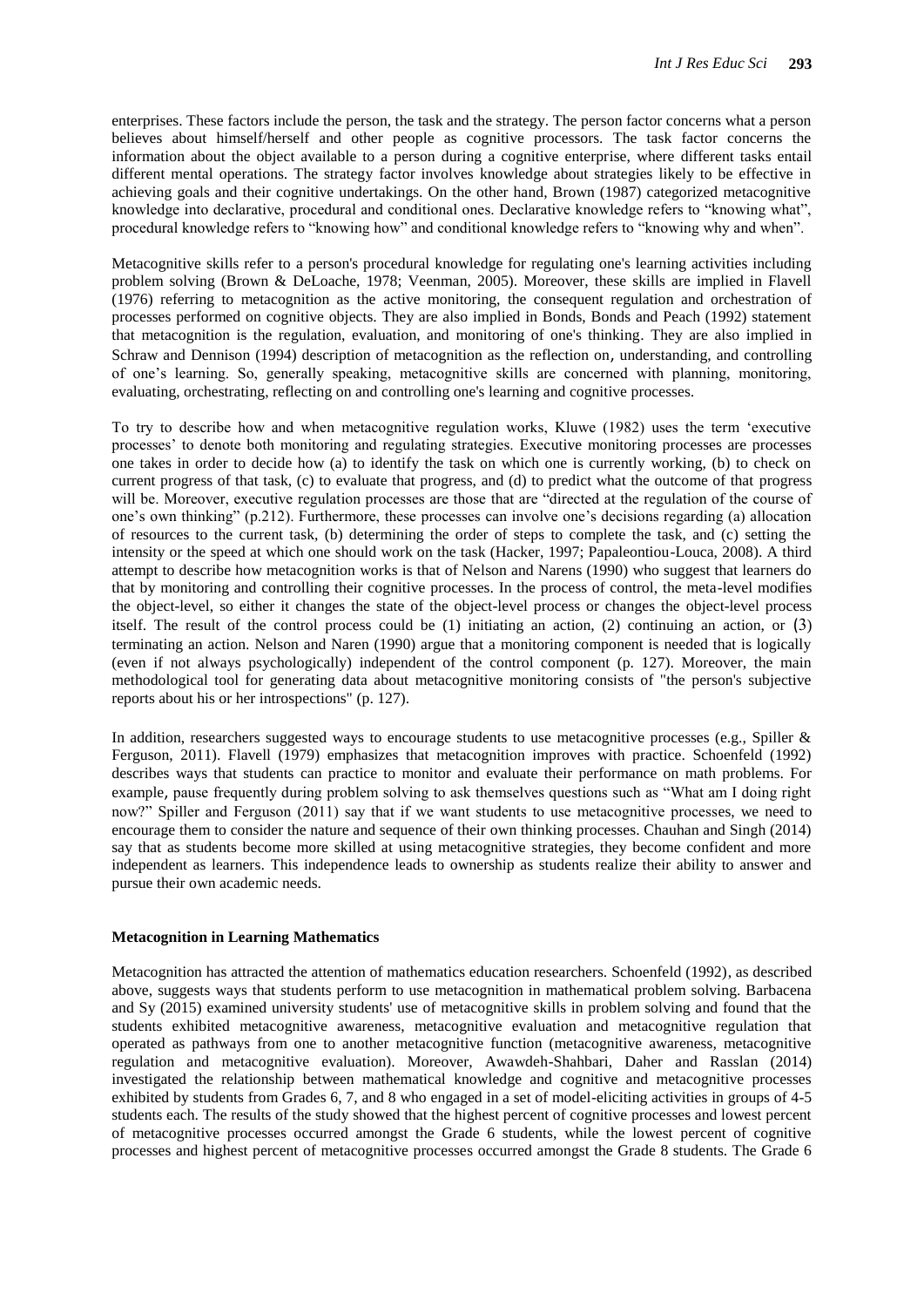students" metacognitive processes were more awareness than regulation and evaluation skills. Conversely, the Grade 7 and 8 students employed more regulation and evaluation processes.

Panaoura et al. (2003) built a questionnaire for the assessment of metacognition in mathematics learning appropriate for young children. Using the questionnaire, they found that pupils had a very poor knowledge about their cognitive abilities while attempting to solve a non-routine problem. Moreover, Panaoura and Panaoura (2006) found that processing efficiency had a coordinator role on the growth of mathematical performance, while self-image, as a specific metacognitive ability, depended mainly on the previous working memory ability. In the present research, we examine the effect of metacognition on students' affect represented in their emotions and mediated by their positioning.

#### **Emotions in Mathematics Education**

Hannula (2004) says that emotion could be regarded as the most fundamental concept in affect. Grootenboer and Marshman (2016) describe emotions as affective responses to a particular situation that are temporary and unstable. Hannula (2004) says that though there is no agreement among researchers regarding what emotions are, they agree that emotions satisfy certain conditions. First, they are seen in connection with personal goals. Second, they involve physiological reactions. Third, emotions are functional, having an important role in human adaptation.

Martínez-Sierra (2015) claims that most of the research on students" emotions in mathematics education focuses on their role in mathematical problem solving. Such studies have confirmed that people tend to experience similar emotions in the process of problem-solving. At the same time, they experience different emotions in the same mathematical activity. For example, Op' T Eynde, De Corte and Verschaffel (2007) found that students experience different emotions during the solution of a mathematical problem. These emotions can be annoyance, frustration, angriness, worry, anxiousness, relieve, happiness or nervousness. Martínez-Sierra (2015) found that students experienced satisfaction when being able to solve a problem. They felt boring when not understanding the teacher's explanation. In the present research, we associate students' emotions with their positions in the group of learning.

#### **Students' Positioning and Emotions in Mathematics Learning**

The study of the link between students' positioning and emotions has been going on more than one decade now (see Morgan, Evans, & Tsatsaroni, 2002), but the discursive framework suggested as an analyzing tool of this link has not been utilized by researchers for studying the affective aspect of students' learning.This framework draws on social semiotics, pedagogic discourse theory and psychoanalysis, and studies emotion as discursive positioning. Doing so, it takes into consideration positions available to the mathematics learners through their learning practices. These positions enable and constrain the learners" emotions, which makes learners' emotions to be considered as shaped by power relations.

The discursive analysis of students" emotions and positioning has two phases: the structural and the textual. In the structural phase, learners" positionings are analyzed. Evans, Morgan and Tsatsaroni, in their writings about discursive analysis describe the positionings taken care of in the structural analysis: Helper and seeker of help (helper positioned more powerfully), collaborator and solitary worker, director of activity and follower of directions (the latter less powerful), evaluator and evaluated, insider and outsider.The second phase of discursive analysis (the textual analysis) has two functions (Evans, 2006): (a) showing how positionings in social interactions are actually taken up by the participants, and (b) providing indicators of emotional experience. Furthermore, in the textual analysis, indicators of interpersonal relationship and emotional experience are considered.

Little research has utilized the discursive framework of Evans, Morgan and Tsatsaroni. This includes research done by the founders, as well as few additional researches such as Daher (2015) and Daher, Swidan and Shahbari (2015). The little research that uses the framework means that the potentialities of the framework as an analysis method that takes into consideration two aspects of learning are not utilized fully. It is our intention to follow the few researches described above and utilize the discursive framework further, when adding to the social and emotional aspects a third aspect; that of metacognition.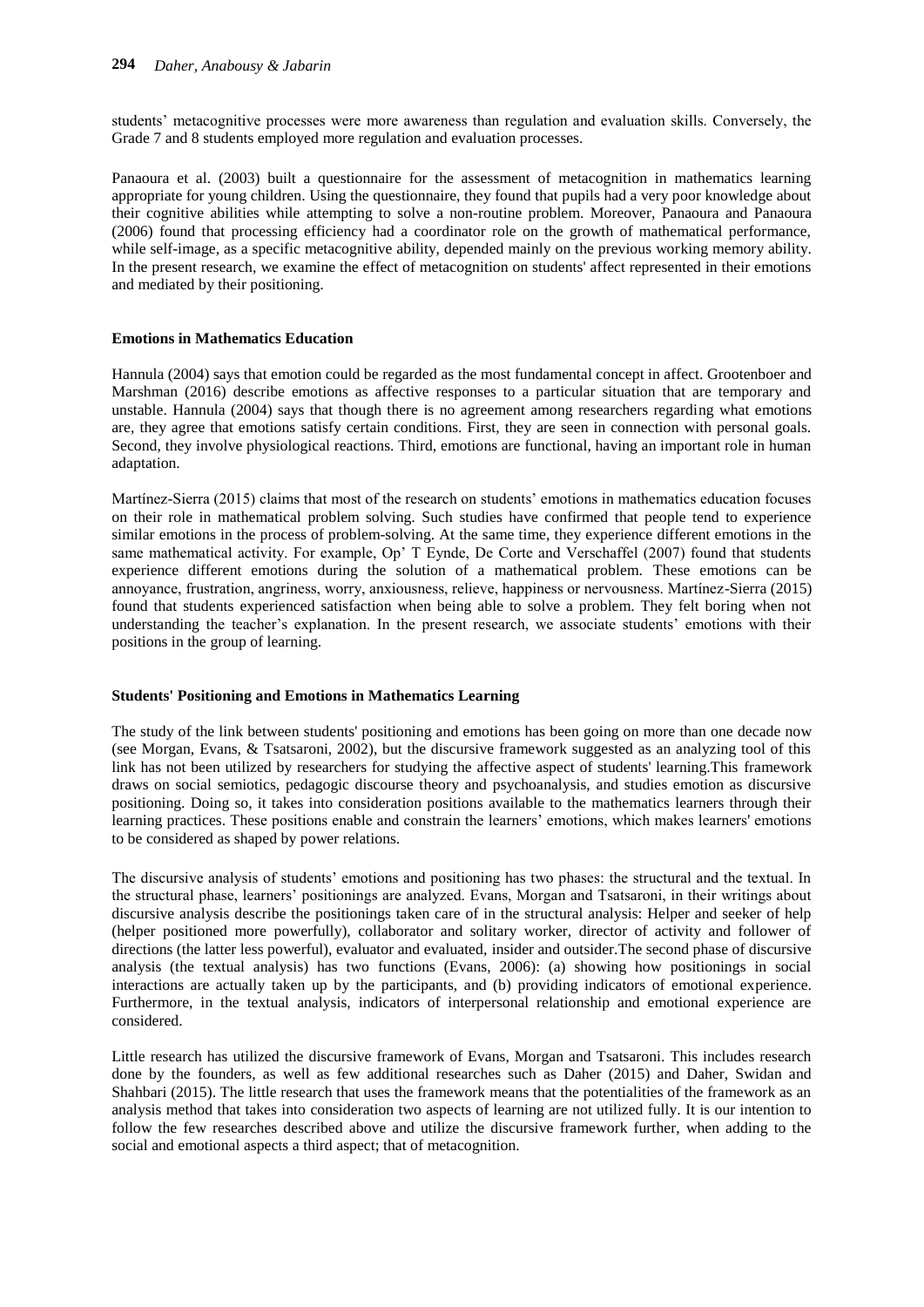#### **Research Rationale and Goals**

In the present research, we intend to study the interaction between students' metacognitive processes from one side, and their positionings and related emotions from the other side. Previous research that attempted to study this interaction was not empirical or was not in educational contexts. For example, Black, Soto and Spurlin (2016) say that metacognitive ability is one of the main components of the 'leader developmental readiness'. This is also supported by Hannah and Avolio (2010) who say that leaders" ability to develop their leadership is promoted through self-awareness, self-complexity, and metacognitive ability. An important characteristic of the present research is that it is an empirical research that considers a little-paid-attention-to construct; i.e. participants' positions in educational setting. We attempt to do that, specifically, when a group of seventh grade students works with Geogebra to solve an authentic mathematical problem related to the relationship between the parameters of two linear functions that represent perpendicular straight lines. The discursive analysis was used to analyze students' positioning and emotions in their exploration work.

#### **Research Question**

How metacognitive processes affect students' positioning and emotions during solving authentic mathematical problems?

### **Research Methodology**

#### **Research Setting and Participants**

A group of seventh grade high-achieving students participated in the research: Kamar, Salim and Ranin (pseudonyms). We chose high-achieving students, for we expected that they would use metacognitive processes more than other students. This expectation follows Cera, Mancini and Antonietti (2013) who found that the acquisition of metacognitive knowledge, skills and attitude are linked to autonomy in study and to self-efficacy. These later variables could be possessed by high-achieving students more than other students.

The three participating students did not work with GeoGebra before, and they were introduced to it in two hours' time. This introduction included the introduction to its various drawing tools. Furthermore, the students were introduced to the topic of perpendicular lines for the first time. This happened through an authentic activity in which they took pictures of perpendicular lines in everyday life phenomena. The authentic activity text requested the group to insert one of the pictures into GeoGebra interface and explore the relationship between the parameters of the functions whose graphs are perpendicular straight lines in the picture.

#### **Data Collection**

We used two collecting tools in the present research to collect data about the participating students' metacognitive processes, their claimed positions in the group and their related emotions. These tools were videoing and interviews.

We videoed the learning of the group of students with two cameras, and at the end of every activity, we interviewed the students individually about the three research aspects. Examples on the interview questions are: What emotions did you have during the activity? Why did you have such emotions (for example, why were you satisfied?).

#### **Data Analysis**

We transcribed the videos and interviews putting emphasis on indicators of metacognition (for example, sentences as "we should measure the angle to be sure"), positioning (for example, talking in a high voice to claim leadership), and emotions (for example, leaning forward in tension or backward to relax). As described above, we utilized the discursive framework developed by Evans, Morgan and Tsatsaroni (2006) for analyzing the participating students' positioning and emotions. In addition, we depended on Flavell (1976) to analyze the participating students" metacognitive processes during mathematical learning. Flavell (1976), as described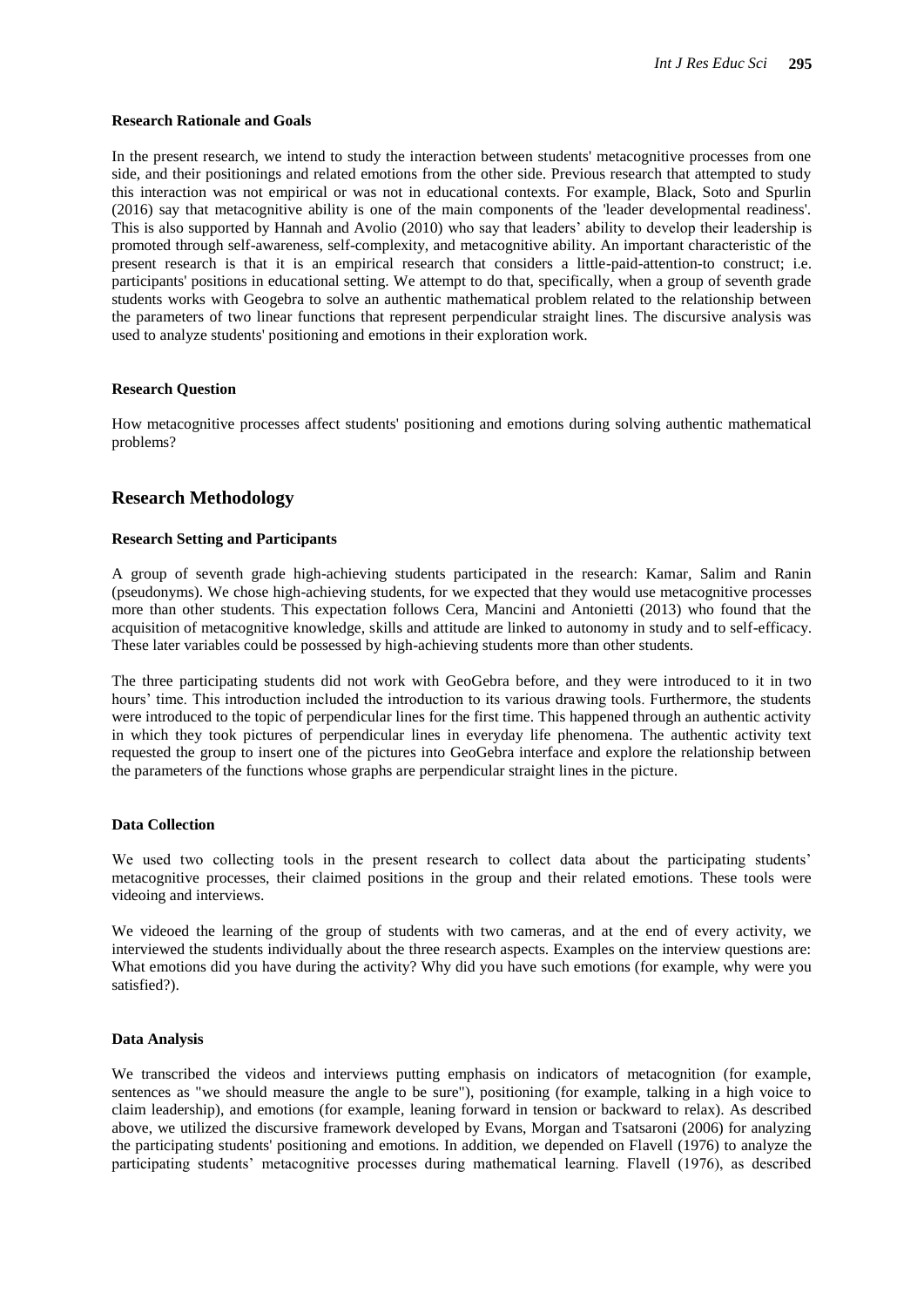above, refers to metacognition as the active monitoring, the consequent regulation and orchestration of processes performed on cognitive objects.

In more detail, indicators of claiming leadership are processes that make the person advance the learning of the group, or influence this learning. Indicators of claiming the collaborator position are processes that show a person as working together with the other group members.

#### **The Learning Material**

The students worked on an authentic activity, where they were requested to take pictures of perpendicular lines in the nature or everyday life, put the pictures in GeoGebra interface and find the relation between the parameters of the functions whose graphs are perpendicular lines.

The activity text:

- a) Take pictures of perpendicular lines in real life or nature.
- b) Insert the pictures into the interface of GeoGebra.
- c) Draw lines in GeoGebra that fit the perpendicular lines in the picture.
- d) Investigate the relationship between the slopes of the two perpendicular lines.

#### **The Technological Tool**

The technological tool utilized by the group of students was GeoGebra. This tool is free and available in many languages. It enables the investigation of mathematical concepts and relations in different mathematical domains, especially geometry and Algebra, but not only. The tool has different fields that enable working with mathematical objects and relations; especially writing algebraic rules or formulae, drawing functions or geometric shapes, observing formulae of already worked-with objects, and manipulating mathematical objects.

In the present research, the students utilized GeoGebra to work on specific components of real life objects. GeoGebra enables the insertion of images in its interface, drawing geometric shapes on the images and measuring specific features of these shapes, as the length of lines. The students drew straight lines that fit perpendicular lines in the real life images, measured angles between them and manipulated them in order to make the angle between them a right angle. Doing so, they utilized the technical options in GeoGebra, as the drop-down lists that include buttons that enable findings the angle measure, as well as the line slope.

### **Results**

The results report students' metacognitive processes and how they affected their positioning and related emotions while utilizing GeoGebra for solving authentic problems related to the perpendicular lines topic. We report the events chronologically. The events are named after the metacognitive processes utilized in order to claim group positions. Emotions are described as part of the events and consequences of the positions claimed by the students. The symbol [..n..] indicates silence for n seconds.

#### **Managing the Group's Learning as Means to Claim Leadership**

The students were requested to look for a couple of perpendicular straight lines in one of the real life pictures that they collected, to insert the picture in GeoGebra, and to draw two straight lines that fit the couple of perpendicular lines in the picture. The students chose one of the pictures that included different couples of perpendicular straight lines and put it in GeoGebra. Kamar inquired about the couple of lines they should first consider. Ranin suggested taking the two straight lines that constitute the right lower corner of the paper in the picture - two edges of the paper (Picture 1).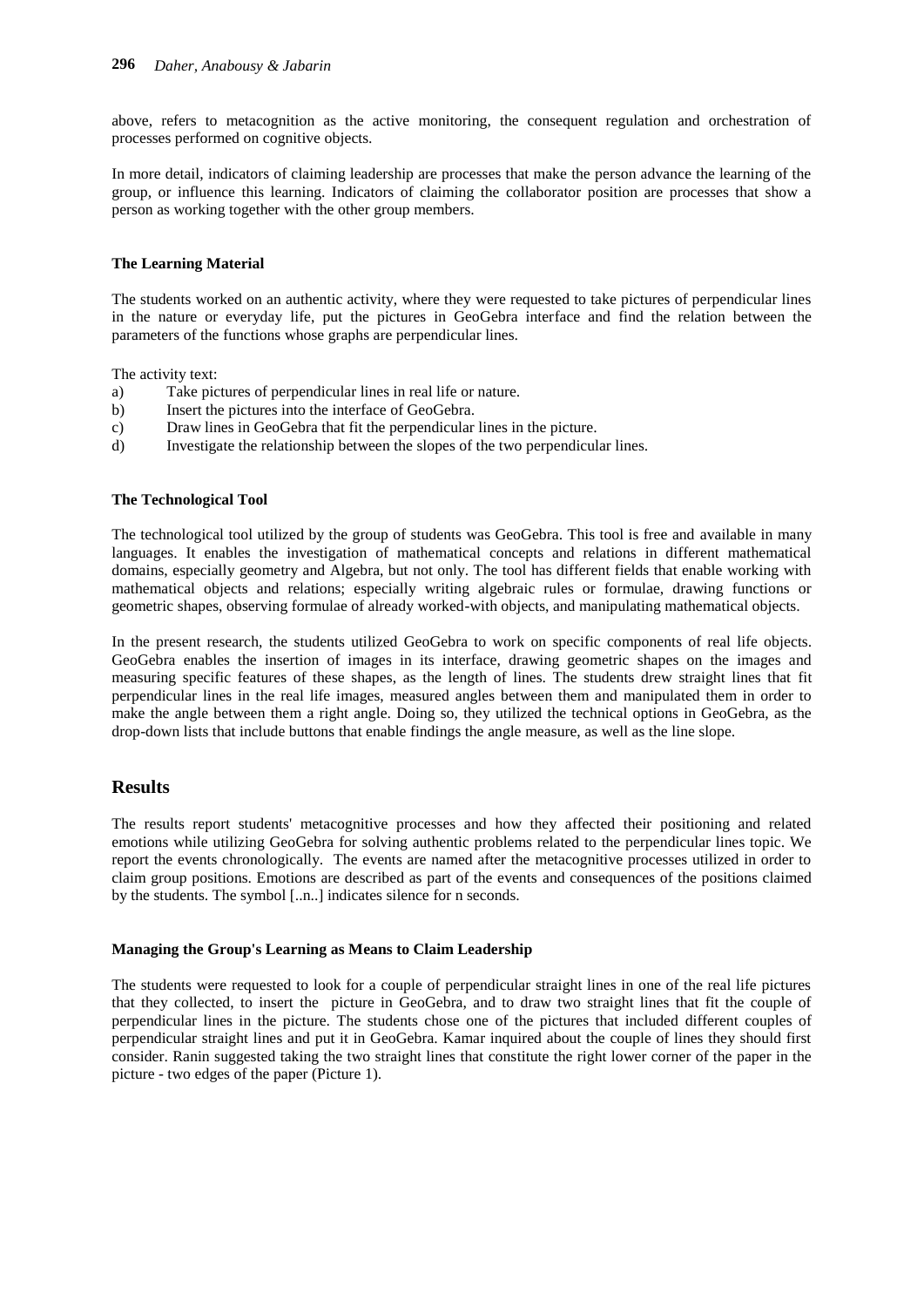

Picture 1. Drawing two perpendicular lines in GeoGebra

| 37          | Kamar | Which picture to take?                                                                  |
|-------------|-------|-----------------------------------------------------------------------------------------|
| 38          | Salim | The paper on the table                                                                  |
| 39          | Ranin | This one.                                                                               |
|             |       | [she pointed at the paper in the picture]                                               |
|             |       | The paper.                                                                              |
| 40<br>Kamar |       | Let's put the picture in GeoGebra                                                       |
|             |       | [She goes to GeoGebra and inserts in its interface the agreed picture]                  |
|             |       | These lines are intersecting, no, no, I mean perpendicular.                             |
|             |       | [She points at the lines in the picture that she inserted in the interface of GeoGebra, |
|             |       | saying with determination]                                                              |
|             |       | We need to take care of the two edges of the paper.                                     |
|             |       | [She enthusiastically worked with GeoGebra, determined to lead the group in the         |
|             |       | solution of the mathematical problem                                                    |
| 41          | Ranin | Yeh, the paper.                                                                         |
|             |       | The three of them pointed at the two lines that constituted the right upper corner of   |
|             |       | the paper                                                                               |
| 42          | Ranin | Yes here.                                                                               |
|             |       | [Kamar and Ranin pointed with their finger at the two perpendicular lines, while        |
|             |       | Ranin passed her finger at them                                                         |

Transcript 1. Choosing a pair of perpendicular lines and putting them in GeoGebra

Kamar seems to be the active leader of the group. She claimed her leadership by different means. First, by means of requesting actions, in our case requesting that the group decides which picture to take (R37). Second by means of initiating actions, in our case initiating the action of putting the chosen picture in GeoGebra interface (R40). Third, by means of performing actions, in our case inserting the picture in GeoGebra interface (R40). Fourth, by means of declaring actions, in our case declaring the need to take care of the two lines at the corner of the paper (R40).These means of claiming leadership are metacognitive in nature and were performed to enable the advancement of the group learning, in our case of the topic of perpendicular straight lines.

In addition to the said above, Kamar, being the leader of the group, led the group enthusiastically and with determination (R40). In the interview, Kamar continued to talk with enthusiasm about her position as leading the advancement of the group learning. She said: "I knew what we should do. It was important for me to help the group go forward and solve the problem".

#### **Claiming Leadership by Evaluating, Requesting Justification of Claims and monitoring the Group's Work**

The students turned to fit two straight lines to the two edges of the paper. Kamar started this task by assigning two points on the bottom edge of the paper and then drew a straight line through these two points (R43).Then she did the same thing to the right edge (R45). After drawing the two lines that fitted the two edges of the paper, the students expected the two straight lines to be perpendicular, but they wanted to verify this issue, so they decided to measure the angle between them (R47-R50). The angle turned to be not a right angle, which made the group members disappointed. The first one to talk was Ranin (usually a collaborator) who seemed frustrated (R51). Salim (a collaborator) shook his head quietly, agreeing with Ranin. Kamar (the leader) seemed anxious having a slight smile. She got quiet for few seconds, and then she gave directions what to do to make the two straight lines perpendicular (R53). She got closer to GeoGebra interface and started to change the slope of one of the straight lines by dragging it. Doing so, she was observing the angle between the two straight lines. She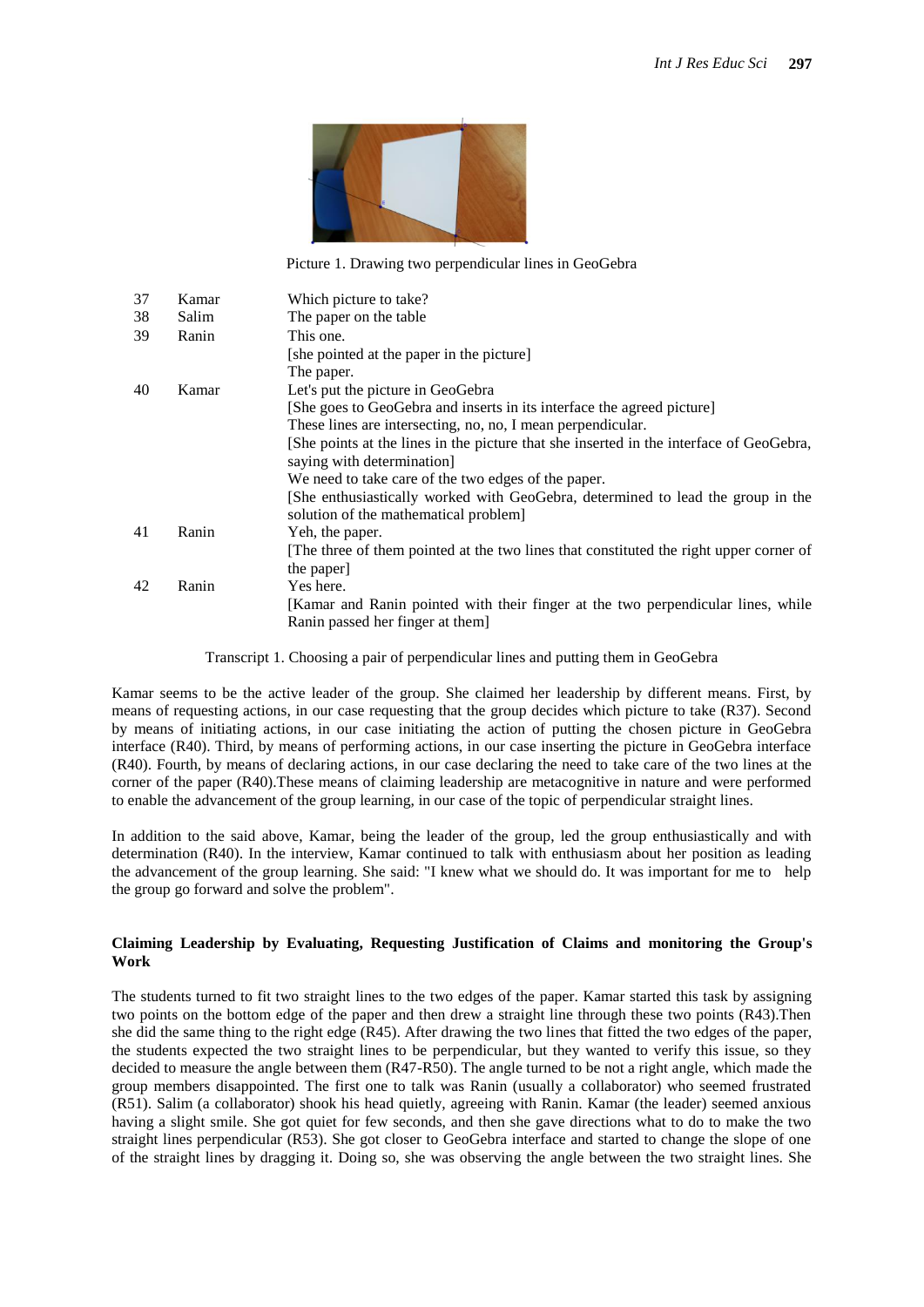succeeded to make the angle approximately a right one. This changed the negative emotions of the group and turned them into positive ones.

| 43 | Kamar                      | Is it O.K. like this?                                                              |
|----|----------------------------|------------------------------------------------------------------------------------|
|    |                            | [Kamar assigned two points on the bottom edge of the paper, and drew a straight    |
|    |                            | line through them]                                                                 |
| 44 | Salim                      | Yeh                                                                                |
| 45 | Salim and Kamar (together) |                                                                                    |
|    |                            | Let's now draw the other straight line.                                            |
|    |                            | [Kamar assigned two points on the right edge of the paper and drew a straight line |
|    |                            | through them (See Picture 1).                                                      |
|    |                            | [Kamar seemed enjoying working with GeoGebra as a tool for drawing the straight    |
|    |                            | lines]                                                                             |
| 46 | Ranin                      | Right                                                                              |
|    |                            | [Ranin nodded with her head, talking in a low voice]                               |
| 47 | Salim                      | We are almost there [5] but is it really 90 degrees?                               |
| 48 | Kamar                      | Salim asked whether it is 90 degrees. We should verify that.                       |
| 49 | Salim                      | Verify.                                                                            |
|    |                            | [He was talking with self-confidence]                                              |
| 50 | Kamar                      | Kamar measured the angle, but it turned to be not a right angle (See Picture 2).   |
|    |                            | The three of them leaned towards GeoGebra interface. Ranin seemed to be            |
|    |                            | frustrated because the angle was not a right angle                                 |
|    |                            |                                                                                    |



Picture 1. Measuring the angle showed it not to be a right one

- 51 Ranin No, not a right angle.
- [She seemed not pleased with the fact]
- 

52 Salim [Quietly] Not exactly 53 Kamar [Kamar seemed anxious but had a slight smile] [..4..] We should move the slope a little. [She moved the bottom line counterclockwise until it became very close to 90] (See Picture 3)





| 54 | Salim   | We got a right angle.                                                                 |
|----|---------|---------------------------------------------------------------------------------------|
| 55 | Ranin   | Great                                                                                 |
|    |         | [Ranin smiled and seemed happy with the result]                                       |
| 56 | Teacher | Fine, but we need to think why the original angle in the picture did not turn to be a |
|    |         | right angle.                                                                          |
| 57 | Ranin   | Right. It is strange.                                                                 |
| 58 | Kamar   | [Takes the cellular and goes to take a picture for an A4 paper]                       |
|    |         | I think it is the photography angle.                                                  |
| 59 | Salim   | What do you mean?                                                                     |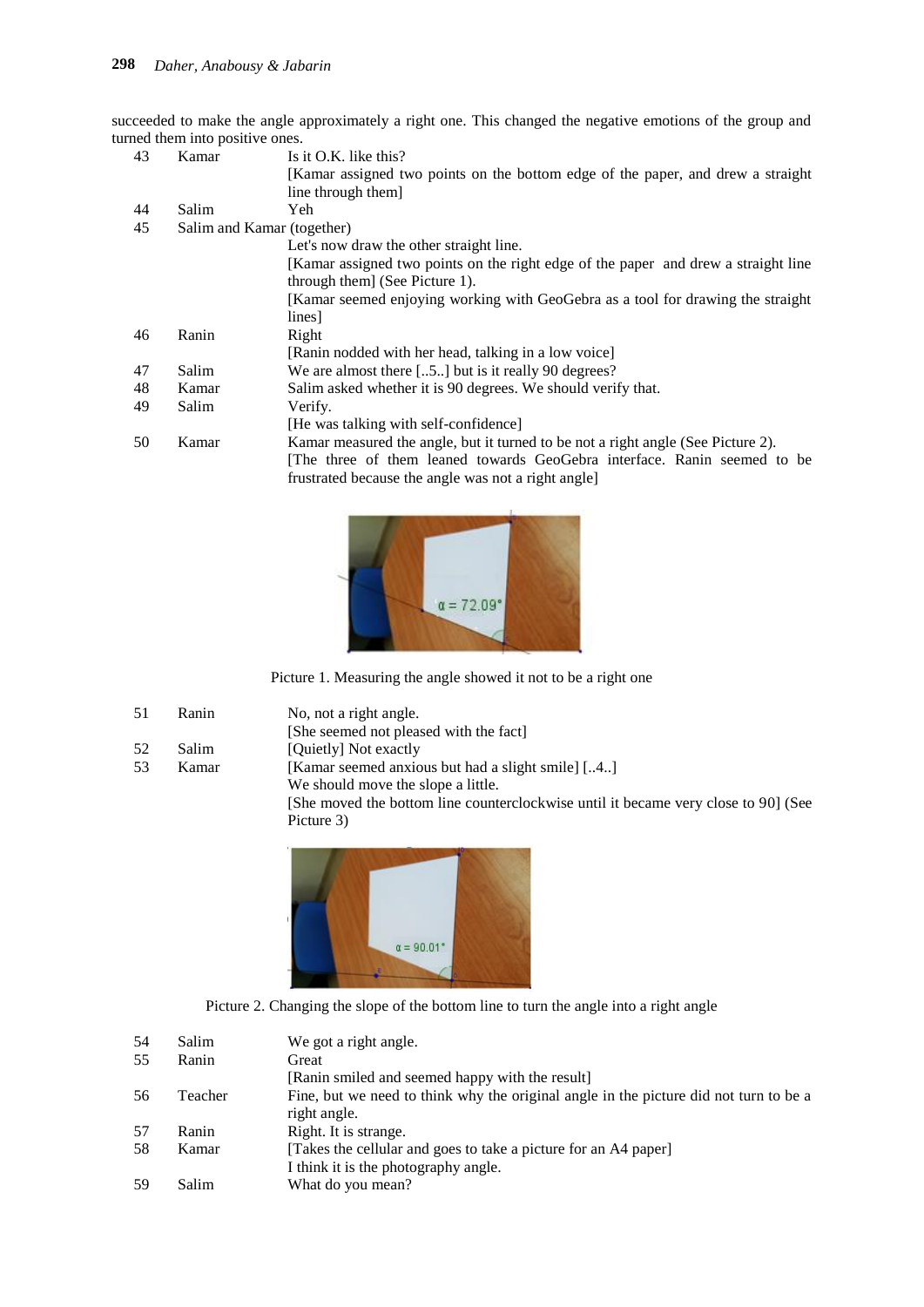#### 60 Kamar

 [Takes pictures of the A4 paper from various angles, and puts them in GeoGebra to arrive at different angles] (See Picture 4)



Picture 3. Inserting pictures of A4 papers taken from different photography angles

- 61 Ranin Fantastic.
- 62 Salim We should be careful of the photography angles when we want to measure angles.
- 63 Kamar All is understood now. Let us continue.
	- [She seemed content]

Transcript 2. Verifying the angle between two lines expected to be perpendicular

Here, Kamar and Salim seem to be the leaders of the activity. Kamar continued to claim leadership through doing (R43, R45, R50, R53 and R60), initiation (R45) and taking decisions (R53, R58 and R63). On the other hand Salim claimed leadership through evaluation (R44, R47, R52, R54 and R62) and monitoring (R47, R49). In the interview, Salim expressed the need for continuous evaluation of the actions that the group performs to solve the problem. Salim said: "I always go back and see if anything went wrong, even if it seems that nothing went wrong".

Leading, through working with GeoGebra, made Kamar enjoy her positioning as a leader of the group's learning (R45). She also was content arriving at the reasons behind their mathematical doing [R63]. At the same time, Salim's monitoring (for example to examine whether their claim about the measure of the angle was correct) made him confident of himself as a leader of the group (R49). Furthermore, Ranin, being insider, moved between negative emotions - when the result of their work was not as expected and positive emotions- when the result of their work agreed with their goal (R51, R55). In the interview, Ranin said: "Reaching the goal of the activity is marvelous. It makes me glad and want to learn more and more".

#### **Claiming Leadership by Monitoring and Regulation**

Kamar led the group again through the exploration of the mathematical phenomenon which is the relationship between two perpendicular lines (R64), stating the requirement of the question. The teacher helped them technically how to find the slopes of the lines using GeoGebra (R67). Kamar, after adjusting the lines equations according to the form y=mx+b, stated one property of the perpendicular lines, where this property was related to their slopes' values. The teacher urged them to find another property (R73). Salim suggested working with other lines to make the exploration of the phenomenon easier; namely lines that one of them has an integer slope (R74). This suggestion led the students to discover the required relationship (R75-R82).

| 64 | Kamar   | What should we do now?                                                                 |
|----|---------|----------------------------------------------------------------------------------------|
|    |         | [She reads in a low voice the question, holding a pen]                                 |
|    |         | The question requests to find the relationship between the slopes of the perpendicular |
|    |         | lines.                                                                                 |
|    |         | [She shakes the pen then puts it on her cheek, and looks at GeoGebra interface. All    |
|    |         | the time, she seems to be thinking.                                                    |
| 65 | Salim   | Yeh, the slopes of lines.                                                              |
| 66 | Kamar   | Let's find the slopes of the lines.                                                    |
| 67 | Teacher | GeoGebra gives the slope of a line by clicking the right side of the mouse and         |
|    |         | choosing the form $y=mx+b$ .                                                           |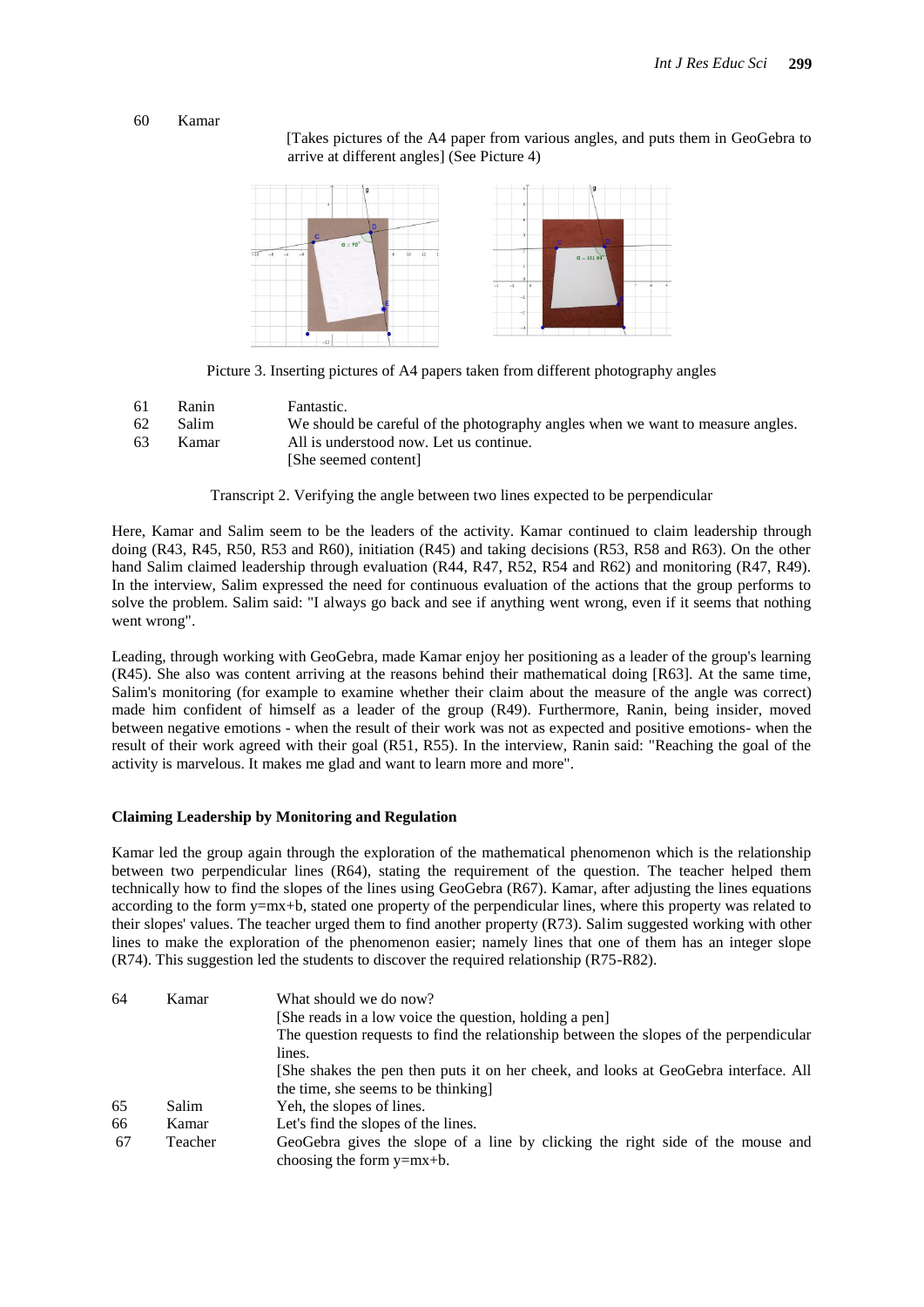#### **300** *Daher, Anabousy & Jabarin*

| 68 | Kamar   | [Adjusts the two equations of the lines into $y=mx+b$ , then points at each of the<br>resulting slopes, touching the screen |
|----|---------|-----------------------------------------------------------------------------------------------------------------------------|
|    |         | This slope is positive, and this is negative.                                                                               |
| 69 | Salim   | Right. This one is an increasing function, and this one is a decreasing function.                                           |
|    |         | [He too points at the slopes but without touching them]                                                                     |
| 70 | Ranin   | One is positive and one is negative.                                                                                        |
| 71 | Kamar   | So, what do we conclude?                                                                                                    |
| 72 | Ranin   | They are different.                                                                                                         |
| 73 | Teacher | What else can you say about their relationship?                                                                             |
| 74 | Salim   | $[5]$                                                                                                                       |
|    |         | Else!                                                                                                                       |
|    |         | Why not working with other lines that have integer slopes?                                                                  |
|    |         | [He seemed proud to suggest a new way to explore the slopes of the perpendicular                                            |
|    |         | lines]                                                                                                                      |
| 75 | Kamar   | Kamar did not seem pleased with Salim's suggestion. Nevertheless, she said with                                             |
|    |         | hesitation]                                                                                                                 |
|    |         | Right, what happens then?                                                                                                   |
| 76 | Salim   | Draw a line and draw a perpendicular line that intersects it.                                                               |
| 77 | Kamar   | [Draws a line between two points, then draws a perpendicular line to it]                                                    |
|    |         | Now the slopes.                                                                                                             |
|    |         | She changes the form of the lines into the slope form. Then she drags the first line to                                     |
|    |         | be drawn till its slope became approximately an integer] (See Picture 5).                                                   |



Picture 5. Two perpendicular lines, where one of the slopes is almost an integer number

| 78  | Salim | Fantastic!! One of the slopes is three and the other is one third.         |
|-----|-------|----------------------------------------------------------------------------|
| 79  | Ranin | One is the inverse of the other.                                           |
| -80 | Salim | Not the inverse. Their product is minus one not one.                       |
| 81  | Kamar | Right.                                                                     |
| 82  | Ranin | Aha, the product is minus 1, excellent.                                    |
|     |       | [She seemed very happy with the result]                                    |
| -83 | Salim | What about other perpendicular lines?                                      |
|     |       | Transcript 3. Investigating the characteristics of the perpendicular lines |

In spite of Kamar's attempt to claim leadership, Salim seemed to succeed in claiming it more than Kamar at this phase. He did that mainly by carrying out the same metacognitive processes as he did before. These metacognitive processes were: Requesting action (R76), evaluating (R80), monitoring (R83) and regulating (R74). At the same time, he exhibited knowledge (R78).

Leading, through using metacognitive processes, Salim seemed proud of himself (e.g., R74). At the same time Salim's behaviour resulted in Kamar's having negative emotions (R75), as if feeling she was not still a leader of the group's learning. In the interview, Salim said: "It was important to suggest a new way for performing the activity. I felt proud for that. You always have to stop and ask if there is a better way to solve the problem at hand".

## **Discussion and Conclusions**

The present study intended to examine the effect of metacognitive processes on students' claiming of positioning and their related emotions. The research results indicate that most of the means of claiming leadership were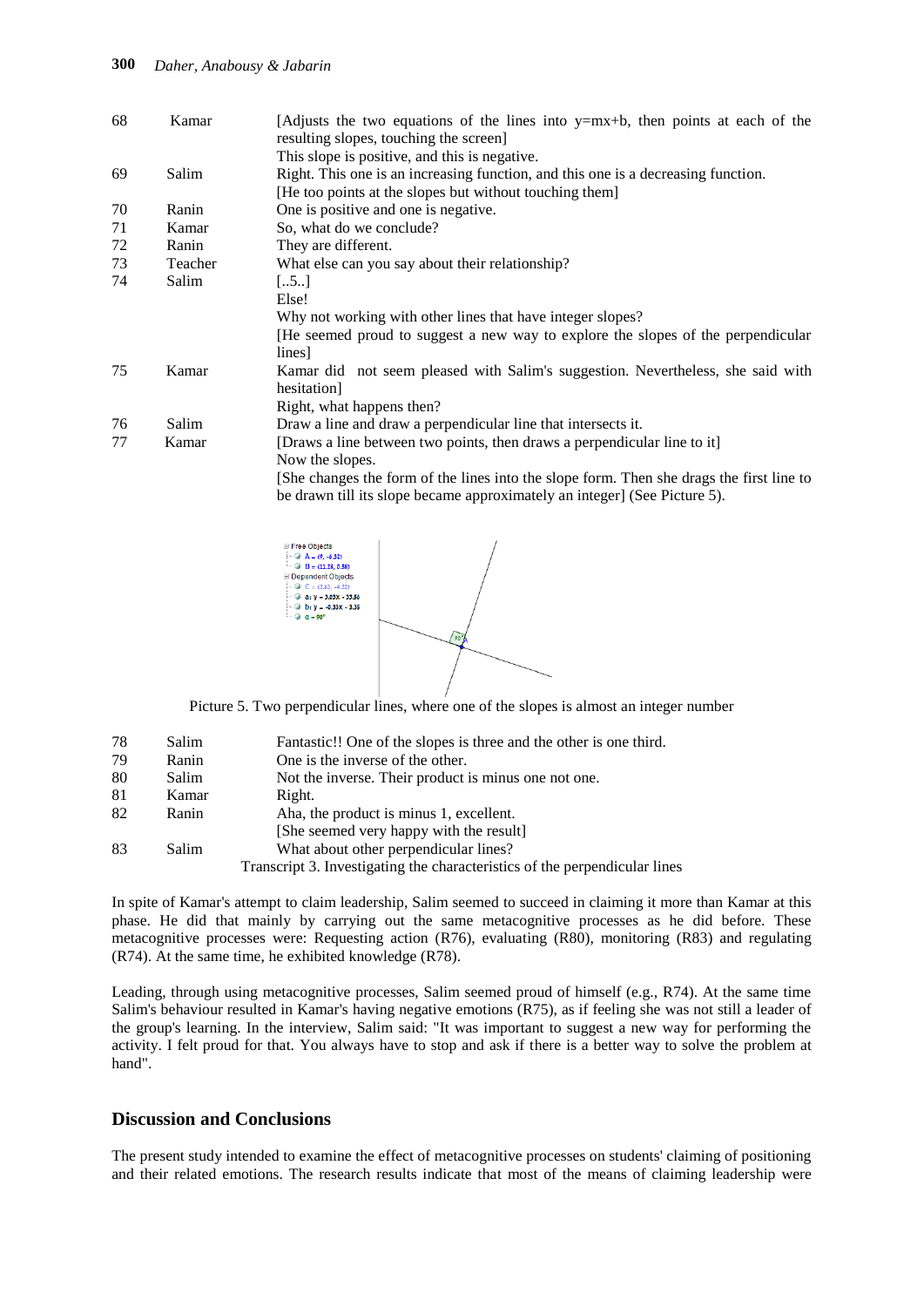metacognitive in nature and were performed to enable the advancement of the group learning of the topic of perpendicular straight lines.These processes were requesting actions, initiating actions, performing actions, declaring actions, taking decisions, evaluation, monitoring and regulation. The previous processes are metacognitive except 'performing actions' which is a behavioral process. This link of the ability to perform metacognitive processes to claiming leadership is described in Black, Soto and Spurlin (2016) who say that metacognitive ability is one of the main components of the 'leader developmental readiness'. This is also supported by Hannah and Avolio (2010) who say that leaders' ability to develop is promoted through selfawareness, self-complexity, and metacognitive ability. What distinguishes the present research is that it is an empirical research that considers a little-paid-attention-to construct; i.e. participants' positions in educational setting.

As metacognitive processes were associated with the group members' claim of leadership, group leadership was associated with the members' experiencing of emotions. In addition to the said above, different group leaders experienced sometimes similar emotions, but in other times, they experienced different emotions. For example, in one case – the case of Kamar, the claiming of leadership was accompanied with positive affect, namely enthusiasm, determination, and enjoyment. In the other case – the case of Salim, the claiming of leadership was accompanied with positive affect that differed from that of Kamar. In this case, the positive affect was selfconfidence and being proud of oneself. Salim's experiencing of emotions were affected by the stage in which he claimed the group's leadership, where he claimed leader at a later stage after Kamar claimed this leadership first. To challenge the leadership of another and claim it would result in self-confidence and pride as Salim did experience.

Furthermore, Ranin, being insider, moved between negative affect resulting from unexpected mathematical results and positive affect resulting from arriving at results that agreed with the learning goals. Sometimes, the positive affect of one member was accompanied with the negative affect of the other, as when the feeling proud of oneself of Salim was accompanied with the uneasiness of Kamar. This contrast of affect between two group members is a result of the two members challenging each other to claim the group leadership.

In addition to the said above, researchers claim that positive affect, on the one hand, eases the person's effort exertion and, on the other, increases interest and feeling of liking, thus supporting future engagement with the same or similar tasks (Efklides & Petkaki, 2005). Thus, we should try to treat the contrast of affect described above by educating students that it is normal to claim leadership part of the lesson, and, allow other students to lead in other parts, for learning is a group and mutual effort and not a one person effort.

In light of the results and discussion presented above, positioning could be regarded as mediating between the use of metacognitive processes and emotions. These findings add to the existing literature that students" perceived self-regulation is significantly positively correlated with positive emotions (Boekaerts, Pintrich, & Zeidner, 2000; Carver & Scheier, 1990). Other findings in this field is that of Pekrun, Götz, Titz and Perry (2002) who found that attention, self-regulation and motivation mediate the relationship between learning and achievement on one hand and emotions on the other hand. The present research could be regarded a step forward towards understanding the relationship between metacognition and emotions. Future research is needed to verify the relationship between the various constructs of students' learning: cognition, metacognition, positioning and emotions.

## **References**

- Awawdeh-Shahbari, J., Daher, W. & Raslan, S. (2014). Mathematical knowledge and the cognitive and metacognitive processes emerged in model-eliciting activities. *International Journal of New Trends in Education and Their Implications, 5* (2), 209-2019.
- Barbacena, L., &Sy, N. (2015). Metacognitive Model in Mathematical Problem Solving. *Intersection, 12*(1), 16- 22.
- Black, H., Soto, L., &Spurlin, S. (2016). Thinking about thinking about leadership: Metacognitive ability and leader developmental readiness. *New Directions for Student Leadership*, 149, 85-95.
- Boekaerts, M., Pintrich, P. R., &Zeidner, M. (2000). *Handbook of self-regulation*. San Diego, CA, US: Academic Press.
- Bonds, C. W., Bonds, L. G., & Peach, W. (1992). Metacognition: Developing independence in learning. *The Clearing House, 66*(1), 56-59.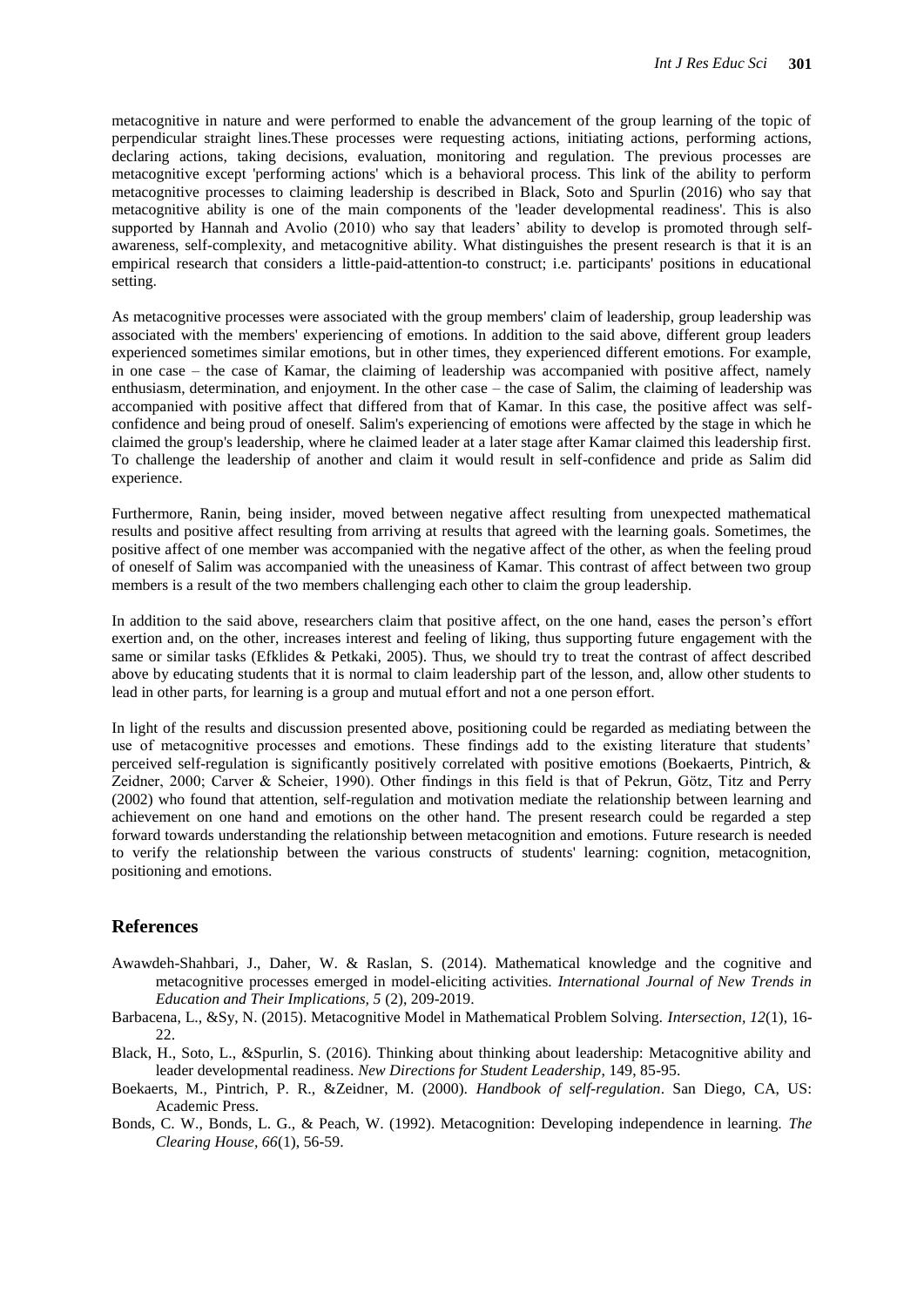- Brown, A. (1987). Metacognition, executive control, self-Regulation and other more mysterious mechanisms. In F.F. Weinert & R.H. Kluwe (Eds.), *Metacognition, motivation and understanding* (pp. 65-116). New Jersey: Lawrence Erlbaum Associates.
- Brown, A. L., & DeLoache, J. S. (1978). Skills, plans and selfregulation. In R. S. Siegler (Ed.), *Children's thinking: What develops* (pp. 3-35). Hillsdale, NJ: Erlbaum.
- Carver, C. S., & Scheier, M. (1990). Principles of self-regulation: Action and emotion. In E. T. Higgins & R. M. Sorrentino (Eds.), *Handbook of motivation and cognition: Foundations of social behavior* (Vol. II, pp. 3−52). New York: Guilford Press.
- Cera, R., Mancini, M., & Antonietti, A. (2013). Relationships between metacognition, selfefficacy and selfregulation in learning. *Journal of Educational, Cultural and Psychological Studies, 7*, 115 – 141.
- Daher, W. (2015). Discursive Positionings and Emotions in Modelling Activities. *International Journal of Mathematical Education in Science and Technology*, 46(8), 1149-1164.
- Daher, W., Swidan, O., & Shahbari, J. (2015). Discursive positionings and emotions in a small group"s learning of geometric definitions. In K. Krainer&N.Vondrov´a (eds.), *Proceedings of the Ninth Congress of the European Society for Research in Mathematics Education (CERME 9)* (pp.1160-1166). Prague, Czech Republic: ERME.
- Du Toit, S. & Kotze, G. (2009). Metacognitive strategies in the teaching and learning of mathematics. *Pythagoras, 70*, 57–67.
- Efklides, A., & Petkaki, C. (2005). Effects of mood on students" metacognitive experiences. *Learning and Instruction, 15*, 415–431.
- Evans, J. (2006). Affect and emotion in mathematical thinking and learning. In J. Maasz& W. Schlöglmann, *New mathematics education research and practice* (pp. 233–256). Rotterdam: Sense Publishers.
- Evans, J., Morgan, C., & Tsatsaroni, A. (2006). Discursive positioning and emotion in school mathematics practices. *Educational Studies in Mathematics: Affect in Mathematics Education: Exploring Theoretical Frameworks, A PME Special Issue, 63*(2), 209–226.
- Flavell, J. (1976). Metacognitive Aspects of Problem Solving. in L. Resnick, (Ed), *The Nature o/Intelligence* (Pp. 231-235). Erlbaum Associates: New Jersey.
- Flavell, J. H. (1979). Metacognition and cognitive monitoring: A new area of cognitive–developmental inquiry. *American Psychologist, 34*, 906–911.
- Flavell, J. (1987). Speculations about the nature and development of metacognition. In F. Weinert& R. Kluwe (Eds), *Metacognition, Motivation and Understanding* (21-29). London: LEA.
- Flavell, J. (1999). Cognitive development: children"s knowledge about the mind. *Annual review of psychology, 50*, 21-45.
- Gavelek, J. R., Raphael, T. E. (1985), Metacognition, instruction, and questioning, In D. L. Forrest-Pressley, G. E. MacKinnon, T.G. Waller (Eds.), *Metacognition, cognition, and human performance* (Vol. II, pp. 103- 132), Orlando: Academic Press.
- Grootenboer, P., &Marshman, M. (2016). *Mathematics, affect and learning: Middle school students' beliefs and attitudes about mathematics education*. Singapore: Springer.
- Hannah, S.T., & Avolio, B.J. (2010). Ready or not: How do we accelerate the developmental readiness of leaders? *Journal of Organizational Behavior, 31*, 1181-1187.
- Hannula, M. (2004). Affect in mathematics education exploring theoretical frameworks. In M. J. Hoines, & A. B. Fuglestad (eds.), *Proceedings of the 28th Conference of the International Group for the Psychology of Mathematics Education* (Vol I, pp. 107–136). Bergen, Norway: International Group for the Psychology of Mathematics.
- Kluwe, R. H. (1982). Cognitive knowledge and executive control: metacognition. In D. R. Griffin (ed.), *Animal Mind - human Mind* (pp.201-224). New York: Springer-Verlag.
- Martınez-Sierra, G. (2015). Students" emotional experiences in high school mathematics classroom. In K. Krainer & N. Vondrov´a (eds.), *Proceedings of the Ninth Congress of the European Society for Research in Mathematics Education (CERME 9)* (pp.1181-1187). Prague, Czech Republic: ERME.
- Morgan, C., Evans, J., & Tsatsaroni, A. (2002), Emotion in school mathematics practices: A contribution from discursive perspectives, In P. Valero & O. Skovsmose (Eds.), *Proceedings of the Third International Conference Mathematics Education and Society* (pp. 400–413), Helsingor, Denmark: Centre for Research in Learning Mathematics, The Danish University of Education.
- Nelson, T. O., &Narens, L. (1990). Metamemory: A theoretical framework and new findings. In G. H. Bower (Ed.), *The psychology of learning and motivation* (pp. 125-173). New York: Academic Press.
- Op" T Eynde, P., De Corte, E., &Verschaffel, L. (2007). Students" emotions: A key component of self-regulated learning? In P. A. Schutz & R. Pekrun (Eds.), *Emotion in education* (pp. 185–204). Burlington, MA: Academic Press.
- Panaoura, A., & Panaoura, P. (2006), Cognitive and metacocognitive performance on mathematics, In J. Novotná, H. Moraová, M. Krátká, & N. Stehlíková (Eds.), *Proceedings 30th conference of the*